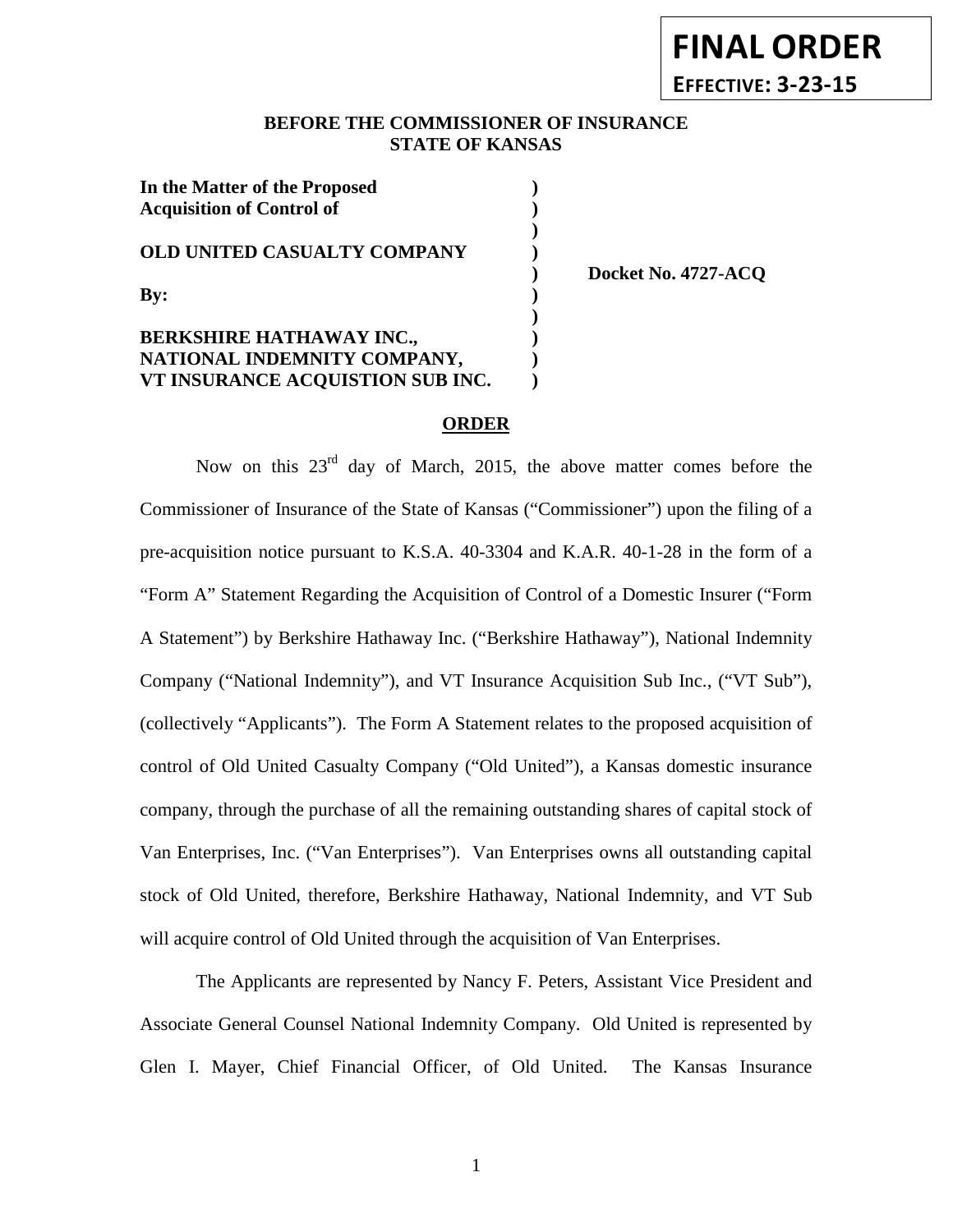Department ("KID") is represented by its Interim General Counsel, Diane Minear. Also appearing for the KID are Kenneth G. Abitz, Director, Financial Surveillance Division; and Mark E. Owens, Principal Financial Analyst, Financial Surveillance Division.

Pursuant to the authority granted to the Commissioner pursuant to K.S.A. 40-3301 and 40-3304(d)(1) and in accordance with the Kansas Administrative Procedures Act, K.S.A. 77-501, *et seq*., the Commissioner hereby asserts the following declarations of public interest and policy, findings of fact, conclusions of law and orders:

#### **DECLARATION OF PUBLIC INTEREST AND POLICY**

The Commissioner finds and declares that it is consistent with the public interest and the interest of policyholders to permit insurers to:

- (a) Engage in activities which would enable them to make better use of management skills and facilities;
- (b) diversify into new lines of business through acquisition or organization of subsidiaries;
- (c) have free access to capital markets which could provide funds for insurers to use in diversification programs;
- (d) implement sound tax planning conclusions; and
- (e) serve the changing needs of the public and adapt to changing conditions of the social, economic and political environment, so that insurers are able to compete effectively and to meet the growing public demand for institutions capable of providing a comprehensive range of financial services.

The Commissioner further finds and declares that the policies and purposes in K.S.A. 40-33-1, *et seq*., promote the public interest by: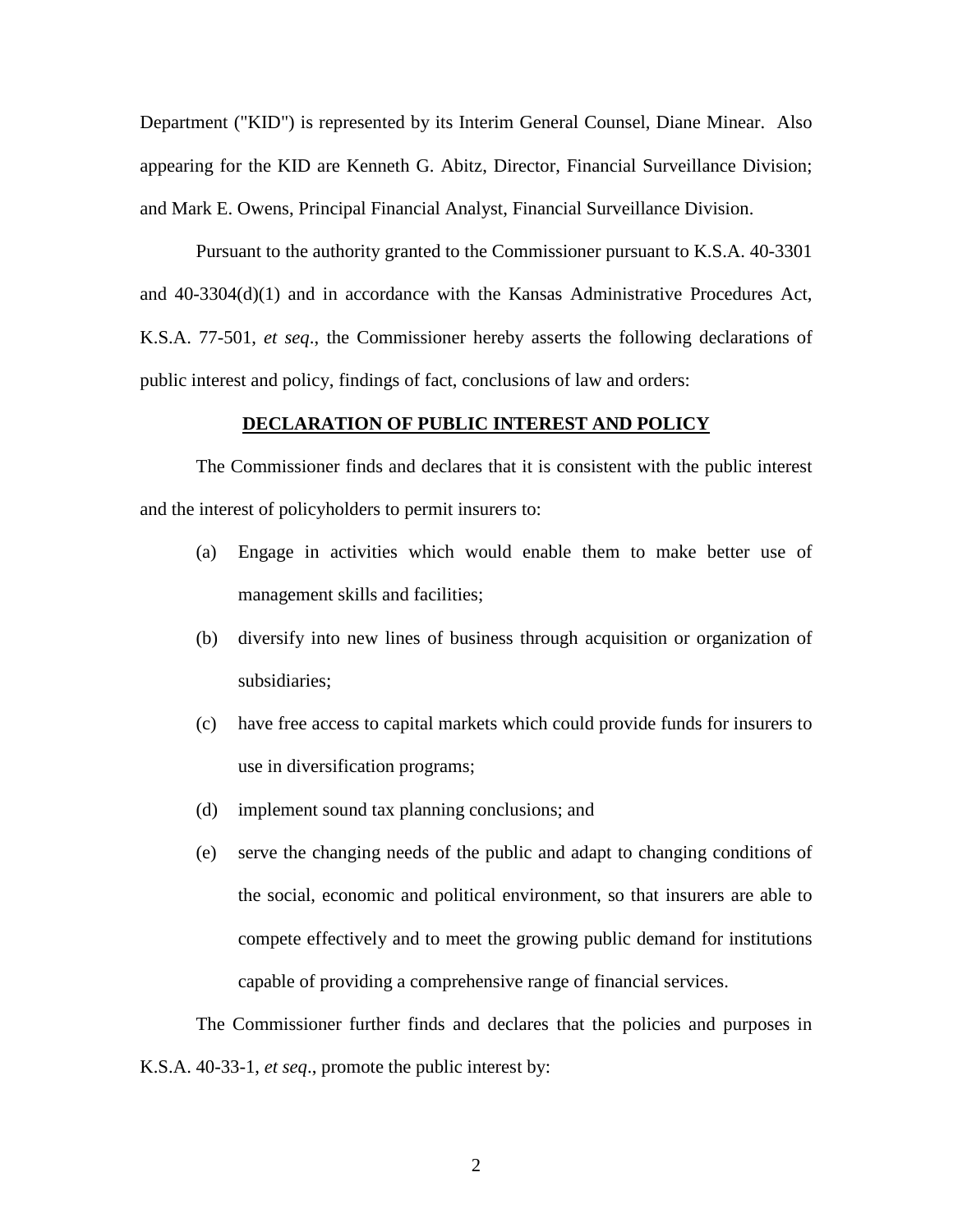- (a) Facilitating the achievement of the objectives enumerated in K.S.A. 40-3301 and set out above;
- (b) requiring disclosure of pertinent information relating to changes in control of an insurer;
- (c) requiring disclosure by an insurer of material transactions and relationships between the insurer and its affiliates, including certain dividends paid by the insurer; and
- (d) providing standards governing material transactions between the insurer and its affiliates.

#### **FINDINGS OF FACT AND CONCLUSIONS OF LAW**

The findings of fact and conclusions stated herein are based upon the statements made by the Applicants in the Form A Statement and accompanying documents made under oath and filed with KID by the Applicants pursuant to K.S.A. 40-3304(b) and K.A.R. 40-1-28.

1. Significant documents have been reviewed by representatives of the Financial Surveillance and Legal Divisions of the KID, and the Commissioner has had the benefit of their technical expertise and advice.

2. The purpose of the filing of the Form A Statement is to seek authority from KID for the proposed acquisition of control of Old United by the Applicants. The terms and conditions of the proposed acquisition are more fully set forth in the Form A Statement filed with the Commissioner pursuant to the Kansas Insurance Holding Companies Act, K.S.A. 40-3301, *et seq*.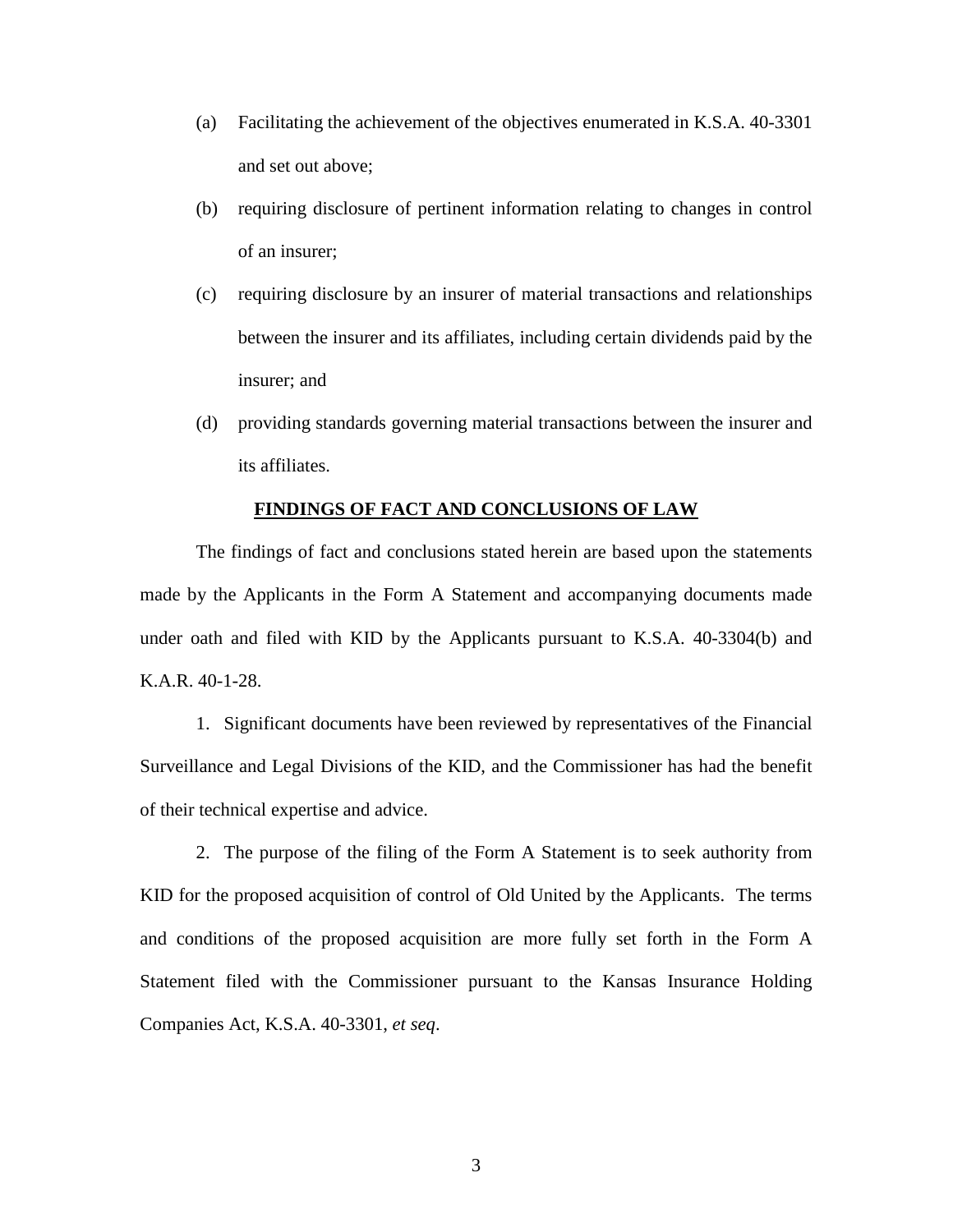3. The Form A Statement filed with the KID by the Applicants included a Form A Statement Regarding the Acquisition of Control of a Domestic Insurer dated December 2, 2014, requesting approval of the acquisition of control of Old United.

4. The Applicants submitted various Exhibits, to the Form A Statement, including, but not limited to, the Insurance Business Acquisition Agreement, organizational charts, and financial statements.

5. Old United is a Kansas corporation and its statutory home office is in Merriam, Kansas. Van Enterprises, Inc. ("Van Enterprises"), a Missouri corporation, currently owns one hundred percent (100%) of the outstanding shares of common stock of Old United. The Applicants will obtain 100% ownership of Old United through its purchase of all the outstanding shares of capital stock of Van Enterprises.

6. On October 1, 2014, Berkshire Hathaway and VT Sub executed an Insurance Business Acquisition Agreement ("Agreement") with MPP Administrators, Inc., Van Enterprises, the Van Tuyl Family 2012 Irrevocable Trust, the Van Tuyl Family 2006 Irrevocable Trust, the Van Tuyl Family 2006 Irrevocable Trust #2, and Larry Van Tuyl The Agreement provides for the transaction to close following, among other things, the proper regulatory approval, including the KID. The purchase price of the proposed acquisition is \$518,895,000. Upon execution of the Agreement, Berkshire Hathaway Inc., will be considered the Ultimate Controlling Person of Old United.

7. The staff of the KID have inspected and reviewed the contents of the Form A Statement and Exhibits attached thereto, to the extent necessary, and found that the filing of the Form A Statement and Exhibits are in compliance with the provisions of Kansas Insurance Holding Company Act, K.S.A. 40-3301, *et seq.* and K.A.R. 40-1-28. Also,

4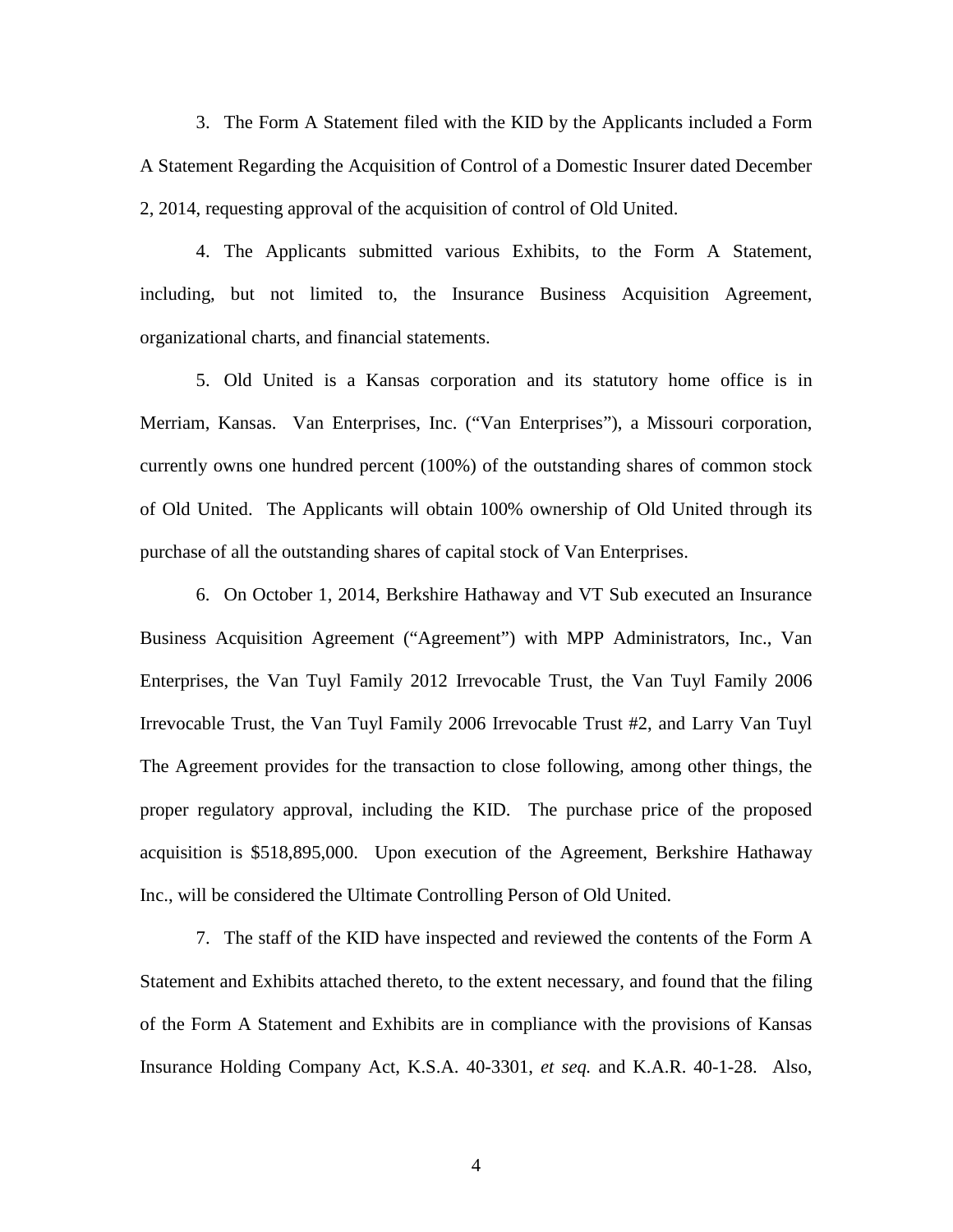staff have found the Form A Statement and Exhibits have provided the information required under Kansas statutes to enable the Commissioner to render a decision.

8. Evidence shows that after the change of control, Old United would be able to satisfy the requirements for the issuance of a license to write the line or lines of insurance for which they are presently licensed.

9. Evidence shows that the financial condition of the Applicants does not jeopardize the financial stability of the Old United or prejudice the interest of their respective policyholders.

10. Evidence shows that the Applicants have no current plans or proposals to liquidate Old United, sell its assets or consolidate or merge Old United with any person, or to make any other material change in Old United's current active business operations or corporate structure or management.

11. Evidence shows that the competence, experience and integrity of those persons who would control the operation of Old United are such that it would be in the interest of policyholders of the insurer and of the public to permit the acquisition of control.

12. Evidence shows that the acquisition is not likely to be hazardous or prejudicial to the insurance-buying public.

# **IT IS THEREFORE ORDERED BY THE COMMISSIONER OF INSURANCE THAT:**

1. The application by the Applicants to acquire control of Old United in the manner set forth in the Form A Statement Regarding Acquisition of Control and Exhibits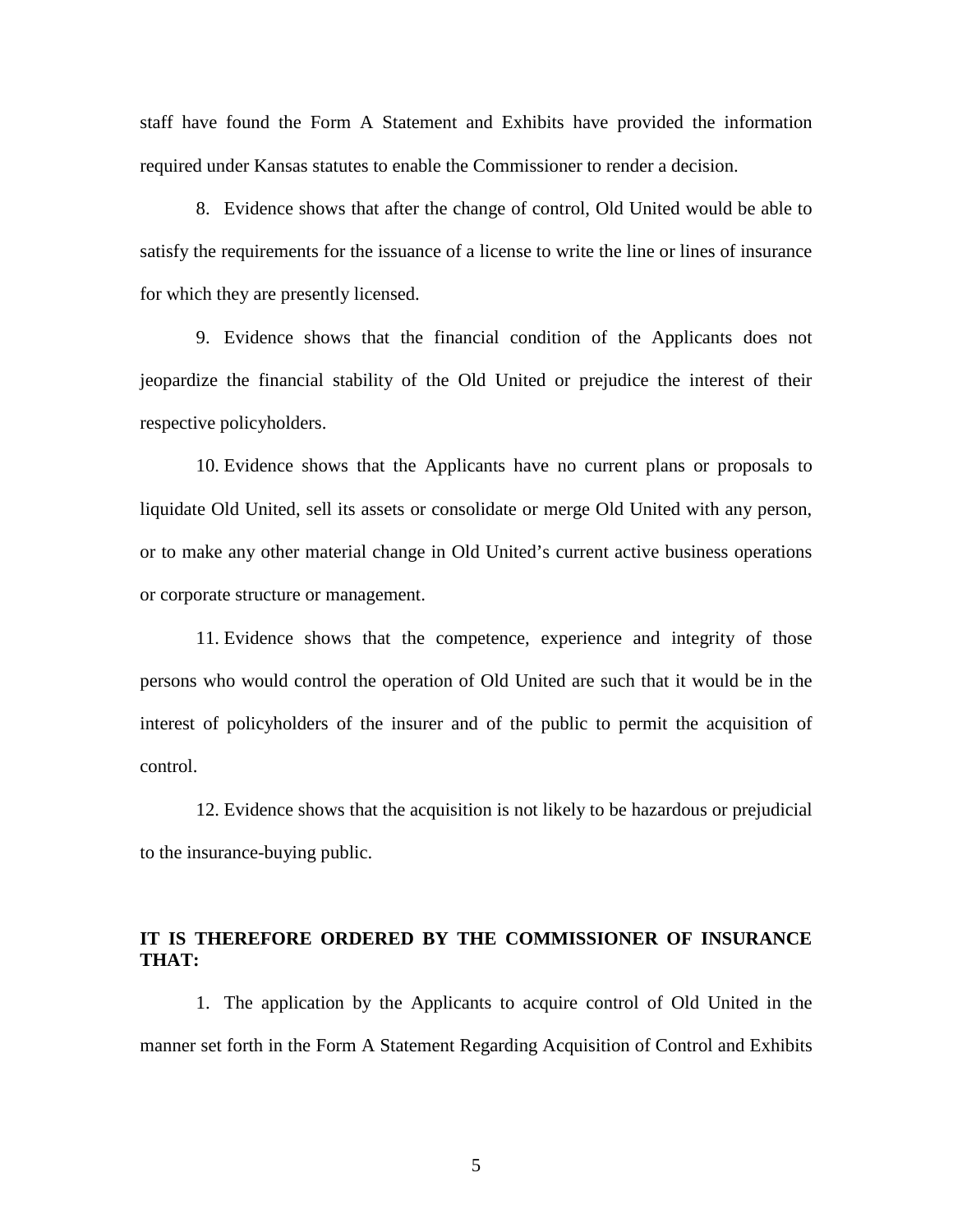attached thereto is hereby approved pursuant to K.S.A. 40-3304, provided that the acquisition is effected within sixty (60) days of the date of this Order.

2. The Commissioner retains jurisdiction over the subject matter of this proceeding and over the parties for the purpose of entering such further order or orders as may be deemed proper.

## **NOTICE OF RIGHTS**

This Final Order is effective upon service. Pursuant to K.S.A. 77-529, Applicants may petition the Commissioner for reconsideration of this Final Order within fifteen (15) days after service of the Final Order. A petition for reconsideration must state the specific grounds upon which relief is requested. Additionally, a party to this agency proceeding may seek judicial review of this Final Order by filing a petition in the District Court, pursuant to K.S.A. 77-601, *et seq*. Reconsideration of this Final Order is not a prerequisite for judicial review. A petition for judicial review is not timely unless filed within thirty (30) days following the service of this Final Order, unless Applicants petition the Commissioner for reconsideration, in which case a petition for judicial review is not timely unless filed within thirty (30) days following service of an order rendered upon reconsideration, or an order denying the request for reconsideration. In the event Applicants file a petition for judicial review, the agency officer to be served on behalf of the Department is:

> Diane Minear, Interim General Counsel Kansas Insurance Department 420 S.W. 9th Street Topeka, Kansas 66612

> > 6